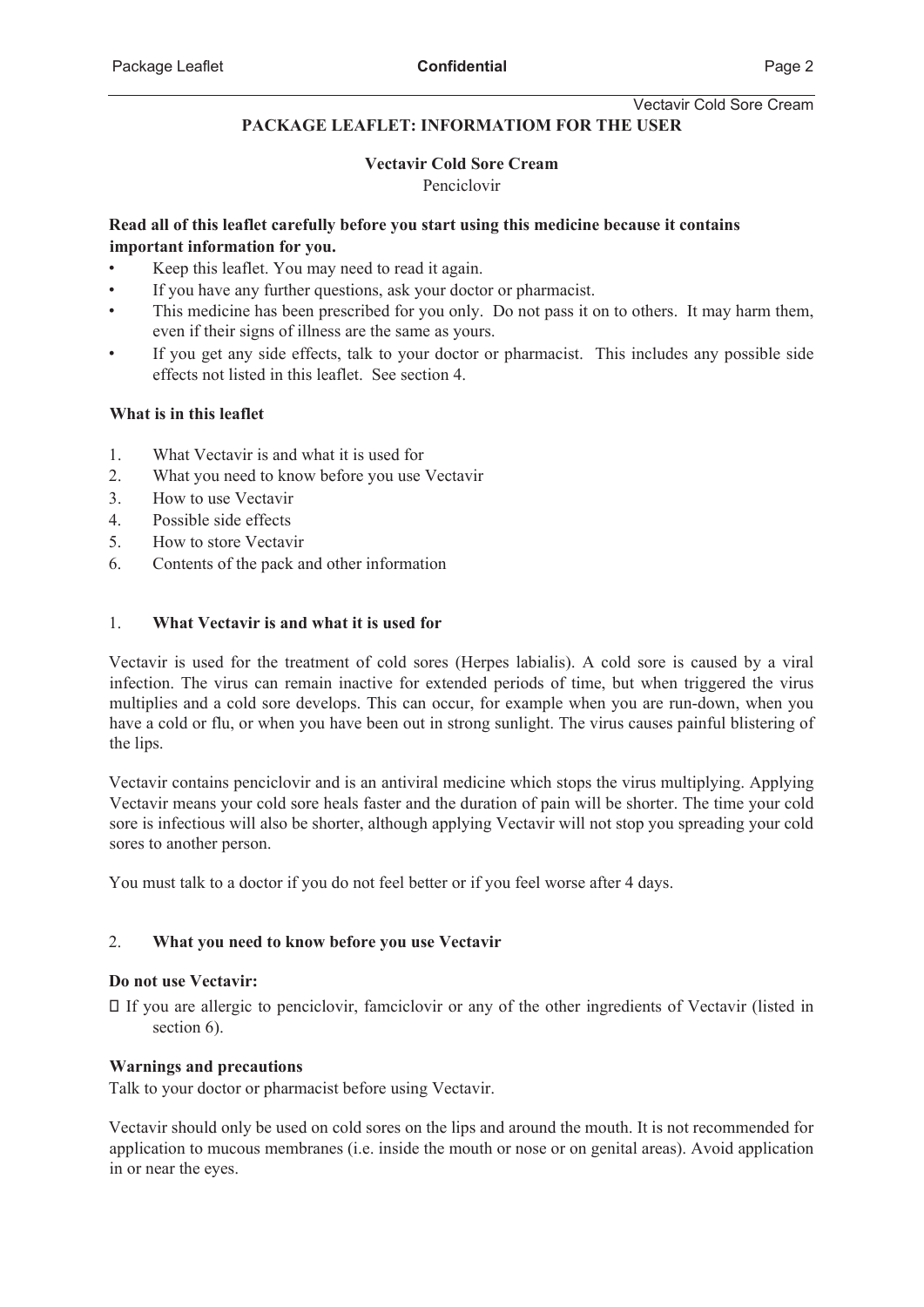Please check with your doctor or pharmacist before using Vectavir:

 $\Box$  if you have a condition or are receiving treatment which weakens your immune system (i.e. the way your body fights infection is reduced), for example HIV infection, a bone marrow transplant or cancer treatment.

# **Children**

Vectavir is not recommended for the treatment of children under 12 years of age.

### **Other medicines and Vectavir**

There are no known interactions with other medicines.

However, tell your doctor or pharmacist if you are taking or have recently taken any other medicines.

# **Pregnancy, breast-feeding and fertility**

If you are pregnant or breast-feeding, think you may be pregnant or are planning to have a baby, ask your doctor or pharmacist for advice before taking this medicine.

### **Driving and using machines**

Adverse effects on the ability to drive or operate machinery have not been observed.

# **Important information about some of the ingredients of Vectavir**

Vectavir contains cetostearyl alcohol which may cause local skin reactions (e.g. contact dermatitis). It also contains 416 mg of propylene glycol per gram of cream, which may cause skin irritation.

#### 3. **How to use Vectavir**

Always use this medicine exactly as your doctor has told you. Check with your doctor or pharmacist if you are not sure.

Use the cream as early as possible after early symptoms (tingling and itching) appear. However, the cream can still be applied at the first sign of a cold sore. Always wash your hands before and after applying the cream. Squeeze a small amount onto your finger and apply to the affected area. Optionally, for packs which are supplied with clean, single use applicators, these may be used instead of your finger, if desired*.* Apply every 2 hours throughout the day (approximately 8 times a day) for 4 consecutive days.

You should see your doctor if your symptoms persist or worsen at any time, or if your cold sore does not improve after 4 days of treatment.

#### **Use in children**

Vectavir is not recommended for the treatment of children under 12 years of age.

#### **If you use more Vectavir than you should**

There are unlikely to be any harmful effects if you have used a large amount of cream on your skin all at once, although some irritation of the skin may occur.

#### **If you forget to use Vectavir**

If you forget to use your cream, apply it as soon as you remember, then continue as before.

# **If you accidentally swallow the cream**

Vectavir is not harmful if accidentally swallowed and no treatment is necessary but it may cause irritation in the mouth. Please contact your doctor or pharmacist if you are concerned.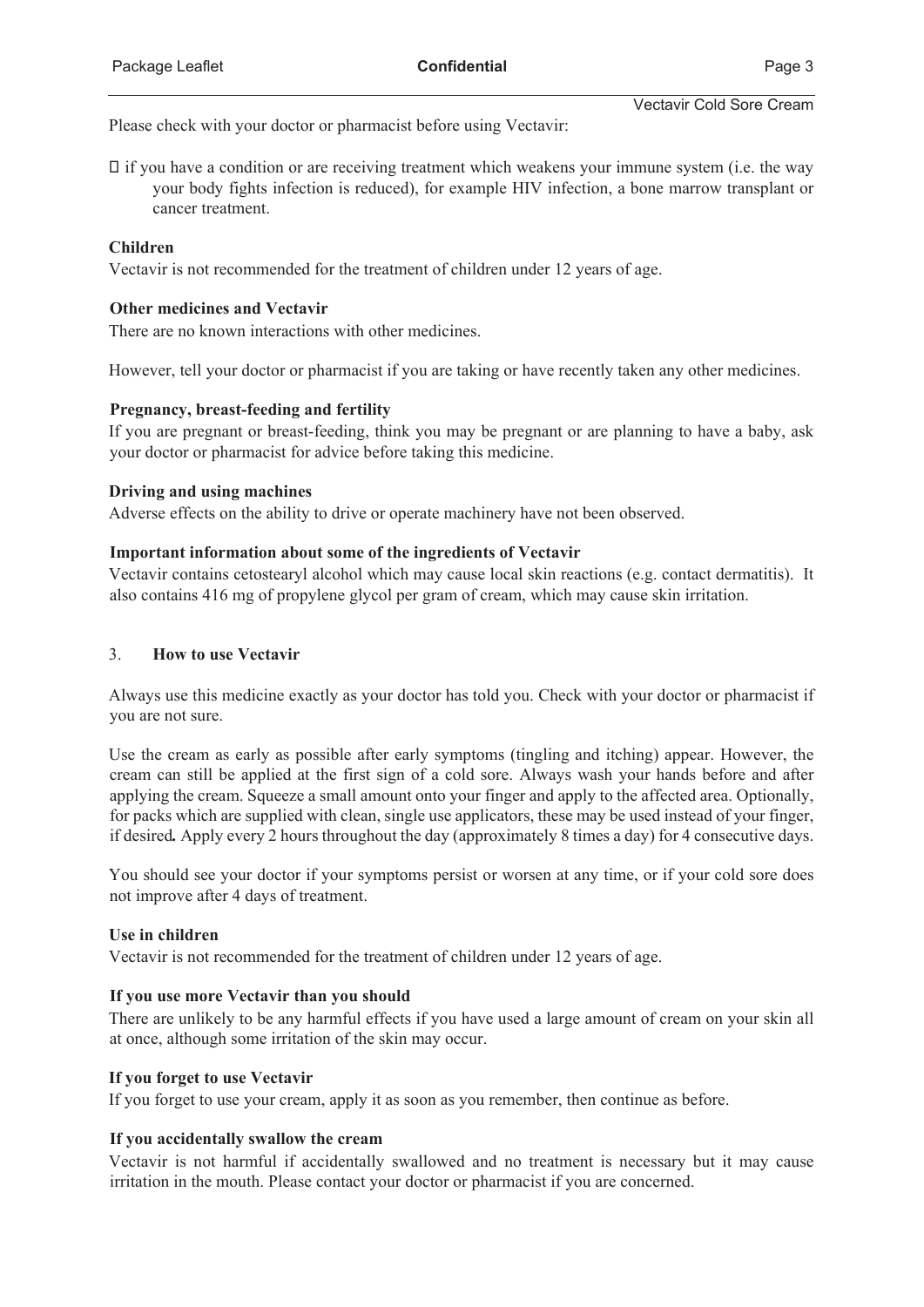#### Vectavir Cold Sore Cream

### **What general precautions should you take when you have a cold sore**

Remember that cold sores are infectious.

To avoid the virus infecting other parts of the body, and passing the virus to other people it is important when you have a cold sore to:

- Avoid kissing, especially children.
- Avoid oral sex.
- Use only your own towel and face cloth and do not share cutlery, cups, glasses, etc.
- Avoid breaking the blisters or picking the sores, as this may prolong the healing process.
- Avoid touching your eyes, as the virus can cause a serious condition if it gets into the eyes.

Do not give this cream to others, even if their symptoms are the same.

#### **If you have any further questions on the use of this medicine, ask your doctor or pharmacist.**

#### 4. **Possible side effects**

Like all medicines, Vectavir can cause side effects, although not everybody gets them. The side effects caused by Vectavir are usually mild in intensity.

Some common side effects (may affect up to 1 in 10 people) are: burning, stinging or numbness when the cream is applied. The effects will usually go away quickly.

Some people have also reported allergic-type reactions such as allergic dermatitis, rash, hives, itching and swelling.

#### **Reporting side effects**

If you get any side effects, talk to you doctor or pharmacist. This includes any possible side effects not listed in this leaflet. You can also report any side effects directly (see details below) to the national reporting system via the internet at www.mhra.gov.uk/yellowcard. By reporting side effects you can help to provide more information on the safety of this medicine.

### 5. **How to store Vectavir**

- Keep this medicine out of the sight and reach of children.
- Do not use this medicine after the "expiry date" which is stated on the tube and the carton. The expiry date refers to the last day of that month.
- Do not store above 30°C.
- Do not freeze.
- Do not throw away any medicines via wastewater or household waste. Ask your pharmacist how to throw away medicines you no longer use. These measures will help protect the environment.

#### **6. Contents of the pack and other information**

#### **What Vectavir contains**

The active substance in your cream is penciclovir. One gram of Vectavir contains 10 mg penciclovir.

The other ingredients are white soft paraffin, liquid paraffin, cetostearyl alcohol, propylene glycol, cetomacrogol 1000 and purified water.